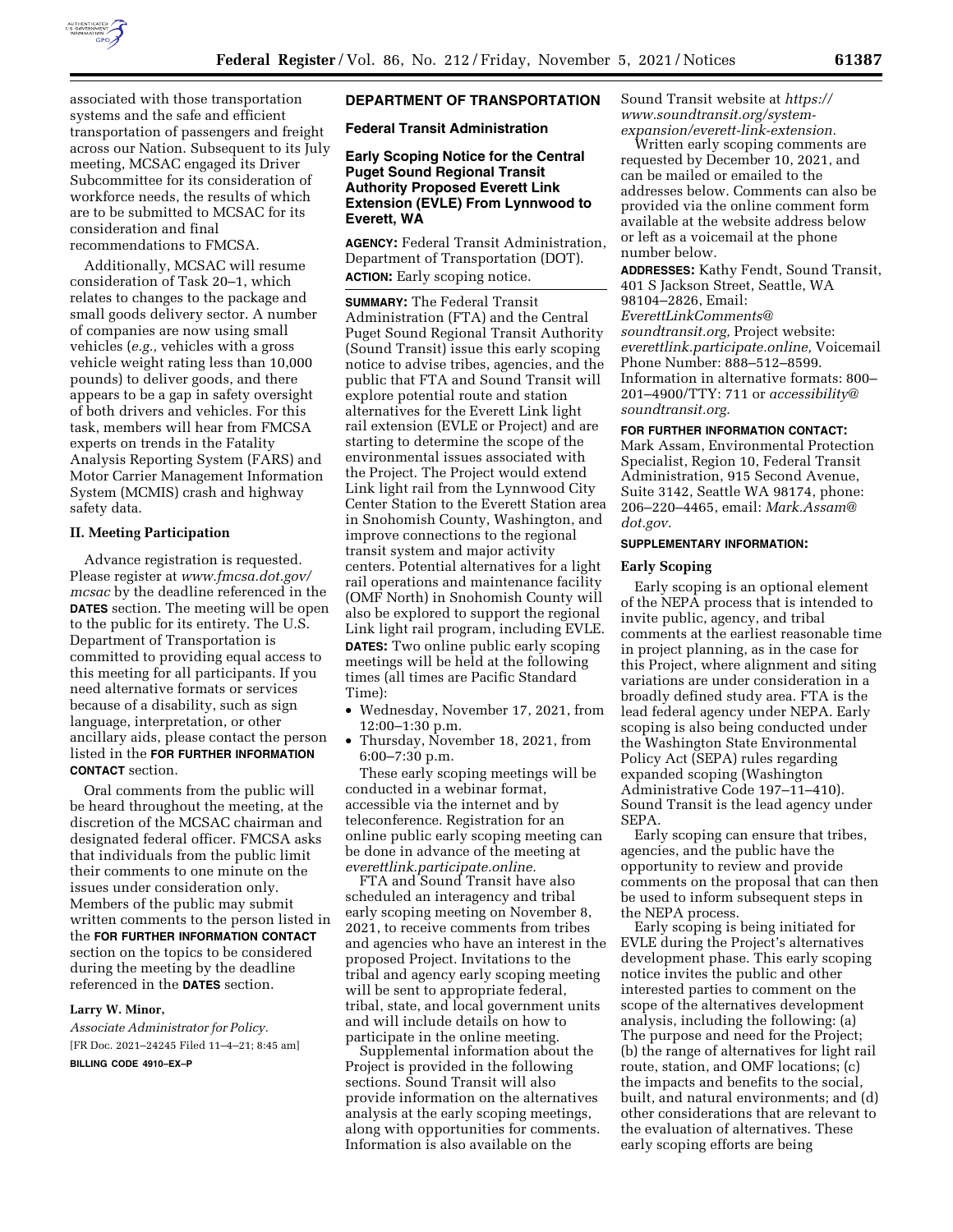conducted in support of NEPA requirements and in accordance with the Council on Environmental Quality's regulations for implementing NEPA.

#### **Purpose and Need for the Project**

The purpose of the EVLE is to expand the Link light rail system from the Lynnwood City Center Station to the Everett Station area and provide an operations and maintenance facility in order to:

• Provide high quality, rapid, reliable, accessible, and efficient light rail transit service to communities in the Project corridor as defined through the local planning process and reflected in the Sound Transit 3 (ST3) Plan (Sound Transit 2016).

• Improve regional mobility by increasing connectivity and capacity in the EVLE corridor from the Lynnwood Transit Center to the Everett Station area to meet projected transit demand.

• Connect regional centers as described in adopted regional and local land use, transportation, and economic development plans and Sound Transit's *Regional Transit Long-Range Plan*  (Sound Transit 2014).

• Implement a system that is technically and financially feasible to build, operate, and maintain.

• Expand mobility for the corridor and region's residents, including explicit consideration for transitdependent, low-income, and minority populations.

• Encourage equitable and sustainable growth in station areas through support of transit-oriented development and multimodal integration in a manner that is consistent with local land use plans and policies, including South Transit's *Equitable Transit Oriented Development Policy* (Sound Transit 2018) and *Sustainability Plan* (Sound Transit 2019).

• Encourage convenient, safe, and equitable nonmotorized access to stations, such as bicycle and pedestrian connections, consistent with Sound Transit's *System Access Policy* (Sound Transit 2013) and *Equity and Inclusion Policy* (Sound Transit 2019).

• Preserve and promote a healthy environment and economy by minimizing adverse impacts on the natural, built, and social environments through sustainable and equitable practices.

• Provide an OMF with the capacity to receive, test, commission, store, maintain, and deploy vehicles to support the intended level of service for system-wide light rail system expansion.

• Develop an OMF that supports efficient and reliable light rail service and minimizes system operating costs. The Project is needed because:

• Chronic roadway congestion on Interstate 5 (I–5) and State Route (SR) 99—two primary highways connecting communities along the corridor—delays today's travelers, including those using transit, and degrades the reliability of bus service traversing the corridor, particularly during commute periods.

• These chronic, degraded conditions are expected to continue to worsen as the region's population and employment grow.

• Puget Sound Regional Council (the regional metropolitan planning organization) and local plans call for high-capacity transit in the corridor consistent with *VISION 2050* (Puget Sound Regional Council 2020) and the *Regional Transit Long-Range Plan*  (Sound Transit 2014).

• Snohomish County residents and communities, including transitdependent residents and low-income or minority populations, need long-term regional mobility and multimodal connectivity, as called for in the Washington State Growth Management Act (Revised Code of Washington 36.70A.108).

• Regional and local plans call for increased residential and/or employment density at and around high-capacity stations and increased options for multimodal access.

• Environmental and sustainability goals of the state and region, as established in Washington state law and embodied in Puget Sound Regional Council's *VISION 2050* (Puget Sound Regional Council 2020) and *Regional Transportation Plan* (Puget Sound Regional Council 2018), include reducing greenhouse gas emissions by prioritizing transportation investments that decrease vehicle miles traveled.

• The current regional system lacks an OMF with sufficient capacity and suitable location to support the efficient and reliable long-term operations for system-wide light rail expansion, including the next phase of light rail expansion in Snohomish and King counties.

• New light rail maintenance and storage capacity needs to be available with sufficient time to accept delivery of and commission new vehicles to meet fleet expansion needs and to store existing vehicles while the new vehicles are tested and prepared.

#### **Project Description**

The Everett Link extension corridor is approximately 16 miles long and extends Link light rail service north

from the Lynnwood City Center Station to the Everett Station area. The Project includes six new Link stations and study of one additional provisional station during the planning process. The new light rail stations would be located in the following areas: (a) West Alderwood; (b) Ash Way; (c) Mariner Station; (d) Southwest Everett Industrial Center; (e) State Route (SR) 526/ Evergreen; and (f) Everett. The provisional station is in the SR 99/ Airport Road area. From Lynnwood, the proposed Link route parallels I–5 to the Mariner Station area, and then travels westward along Airport Road to the SW Everett Industrial Center and eastward along SR 526/Evergreen Way, before it continues northward along I–5 to Everett. The Project also includes a new operations and maintenance facility that will support the system-wide Link light rail system (OMF North), to be located along the alignment in Snohomish County.

## **Project Context and History**

Sound Move, the first phase of regional transit investments, was approved and funded by voters in 1996. Regional transit implemented as part of the Sound Move Plan included various Sounder commuter rail, regional Sound Transit Express bus, and Link light rail services that are now operational, including the Central Link light rail system, and the light rail extension to the University of Washington. In 2008, voters authorized funding for additional regional transit services as part of the Sound Transit 2 (ST2) Plan. The ST2 Plan extends Link light rail by approximately 36 miles including extensions east to Bellevue, south to Federal Way, and north to Northgate and Lynnwood. The Northgate extension opened in October 2021, and the other projects are currently under construction with the Lynnwood Link Extension opening for revenue service in 2024. The third phase of regional transit investments, ST3, was approved and funded by voters in 2016. ST3 will further extend the Link light rail system east from Bellevue to Redmond, south from Federal Way to Tacoma, north from Lynnwood to Everett, and from downtown Seattle to West Seattle and Ballard.

Based on current revenue projections and cost estimates for the Everett Link extension, Sound Transit anticipates opening service from Lynnwood to SW Everett Industrial Center in 2037 and from SW Everett Industrial Center to Everett Station in 2041. The OMF North is currently planned for completion in 2034, and parking at Mariner and